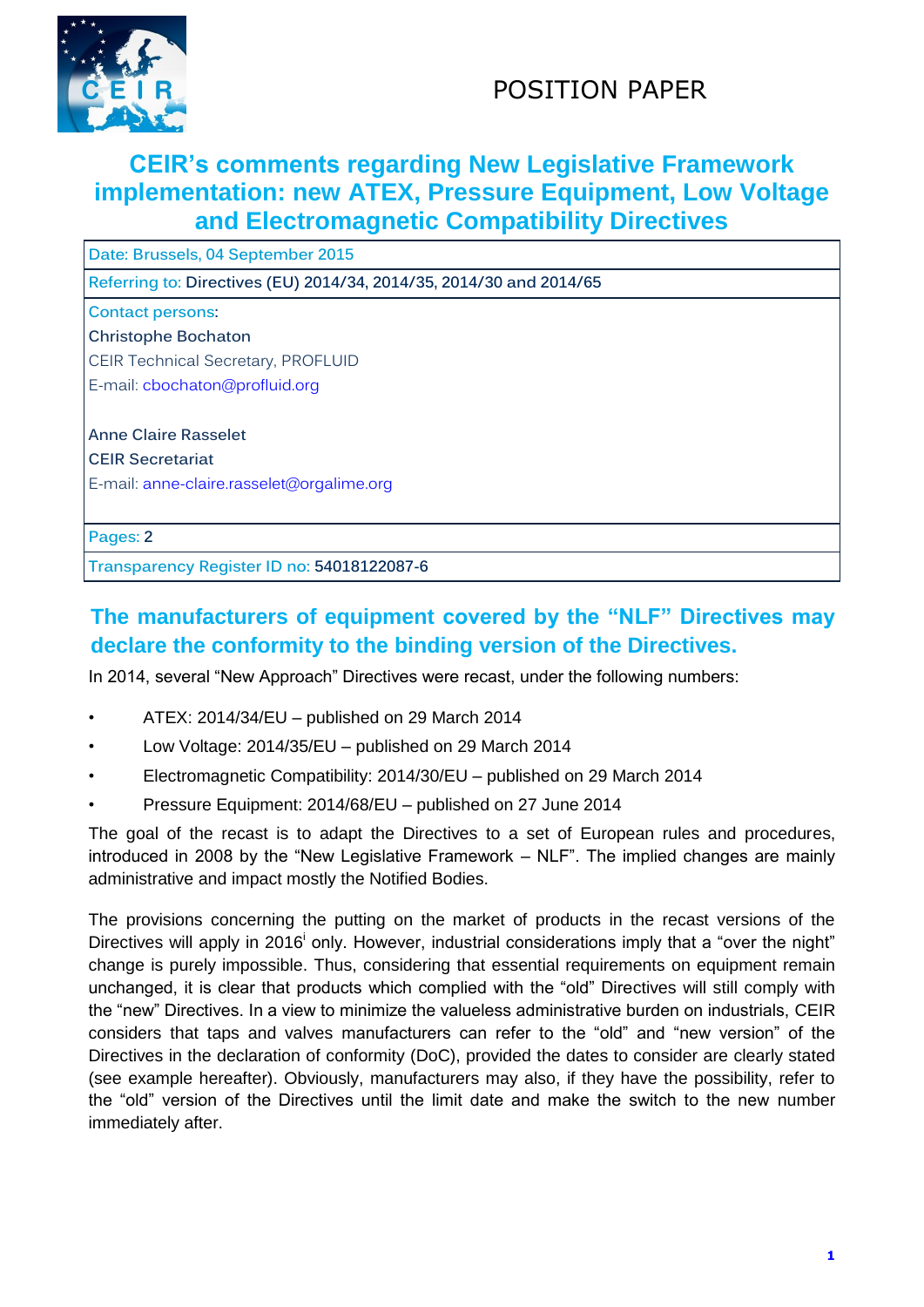Some conformity assessment procedures can imply third party certificates. In that case, the article 41 of Directive 2014/34/EU and the article 48 of Directive 2014/68/EU clearly state that existing certificates remain valid. Consequently, it is possible that an ATEX equipment is supplied with a DoC to Directive 2014/34/EU while having a certificate according to Directive 94/9/EC or that a pressure equipment is supplied with a DoC to Directive 2014/68/EU while having a certificate according to Directive 97/23/EC. On the contrary, a Notified Body will only be able to provide a certificate according to 2014/34/EU or 2014/68/EU when it is actually notified by its Member State to this specific Directive, and, in all cases, not before the application date of the Directives<sup>ii</sup>.

The European Association for the Taps and Valves Industry (CEIR) was formed in 1959 as the European federation of national manufacturer associations. CEIR gathers together a large number of European manufacturers in the field of valves and fittings. CEIR supports the principles of a free economy and private enterprise in Europe as well as on a global basis. CEIR represents the common economic, technical and scientific interests of the European valve industries, in particular towards international authorities and economic and commercial circles.

1

Directives 2014/30, 2014/34 & 2014/35: 20 April 2016, Directive 2014/68: 19 July 2016.

<sup>&</sup>lt;sup>ii</sup> The list of Notified Bodies by Directive number can be found on the [NANDO](http://ec.europa.eu/enterprise/newapproach/nando/index.cfm?fuseaction=directive.main) website from the European Commission.